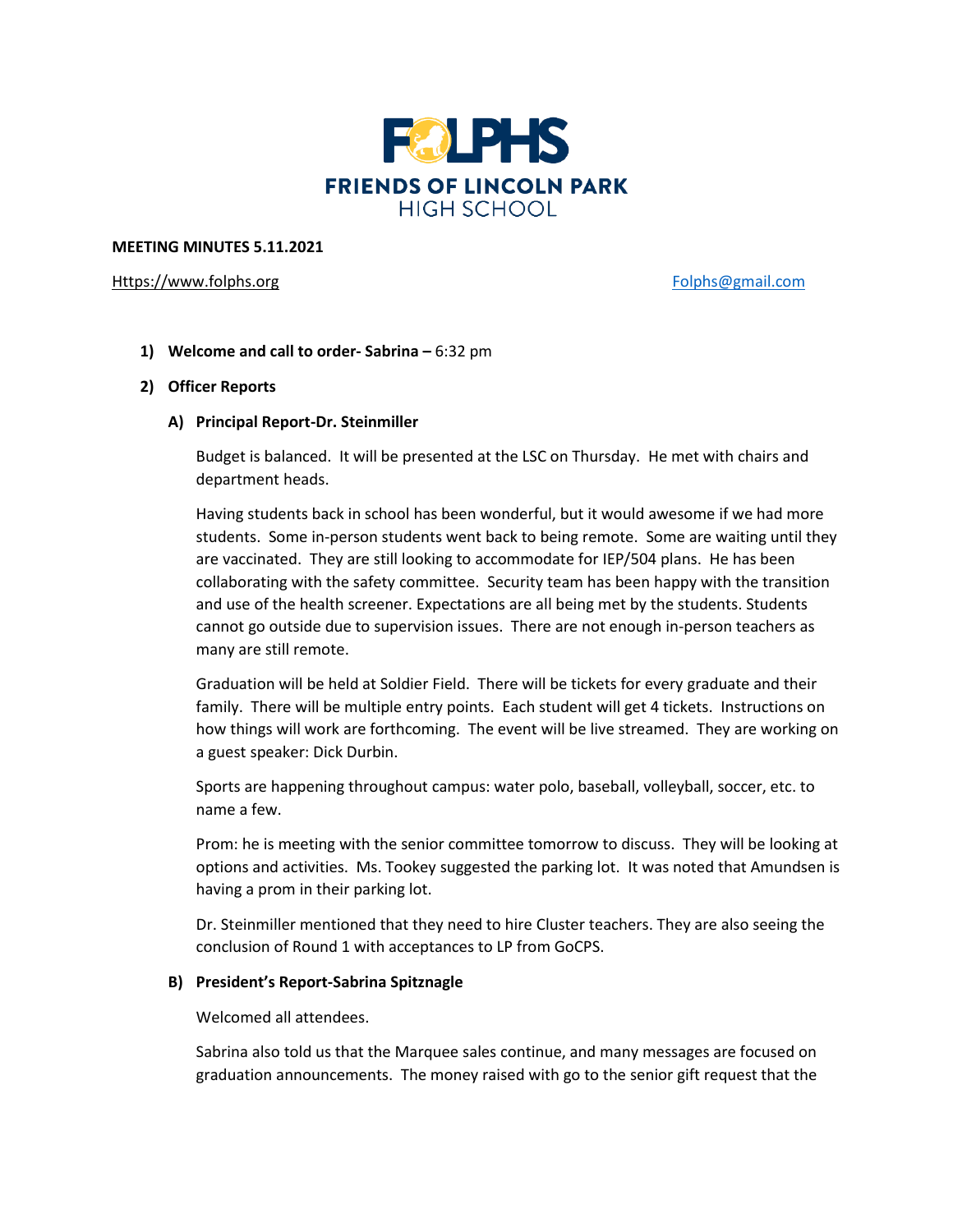Board heard last month. It is not a ton of money, but it will help contribute to the funds they need for the t-shirts and stickers. They have raised \$400 so far.

- **C) Vice President's Report – Kristen Feurer** No report.
- **D) Treasurer's Report- Christina Sciarrotta-** Not in attendance.

Tax form will come soon. We can use the old one until then.

# **E) Secretary- Misha Mann**.

Sara moved to approve the March Minutes. Jackie seconded. Tabled no quorum. All voted to approve. The motion passes.

**3) Guest Speakers:** President Judy Johanson of Oz Park Advisory Council, Gretchen Glock from Friends of Dickens, and John Yeh, parent from St. James Lutheran School

The City of Chicago is proposing a two-way bike path that will cut through Oz Park and cut it in half. The above-named groups oppose this bike path. CDOT is pushing for this as well. The path will start at Dickens and run west to east and go through to the Lincoln Park Zoo. The Park will be cut off from the fields. The path itself will have a curb or berm on both sides which will severely limit accessibility. This is not a connection of the 606 to the lakefront and should not be looked at as such. Cost is rumored to be around \$750,000. That money should be used elsewhere in the city.

There will be a meeting on May 18 at 6:30 pm regarding the bike path. If you are interested in attending, please reach out to Gretchen, and let her know. You will need to register to attend. Sabrina recommended that Gretchen reach out to the LSC as well. This would be a good forum for sharing the information. Gretchen's email is [gretchstowers@gmail.com](mailto:gretchstowers@gmail.com) or you can reach out via [friendsofdickens@outlook.com.](mailto:friendsofdickens@outlook.com)

Gretchen Glock would like to "spread the love" and give a bike path to another neighbor in the city. If approved, this would be the 8<sup>th</sup> bike path in Lincoln Park. We do not need another bike path.

Eury mentioned that she was concerned about this and how it will affect the students. Judy Johansson talked with the LP track coach last night and found out that LPHS did not know about the bike path. The planning started in 2019 but died off a bit in 2020 due to the pandemic. Back in 2019, the Oz Park Advisory Council registered their opposition. They feel it will negatively affect children, seniors and LPHS students who all use the park regularly. Many bikers are "high speed", and the Advisory Council worries about how they will interact with the slower traffic from children and seniors and the volume from the students from LPHS. The Advisory Council is also concerned with how service vehicles will access the areas they need to and how garbage trucks will collect garbage. This will also impact access for ambulances.

Kristen thanked the group for sharing the information with us. She stated that kids need to feel free to move about the park without fear of running into bikers. She also noted that LP's Physical Education program uses the park.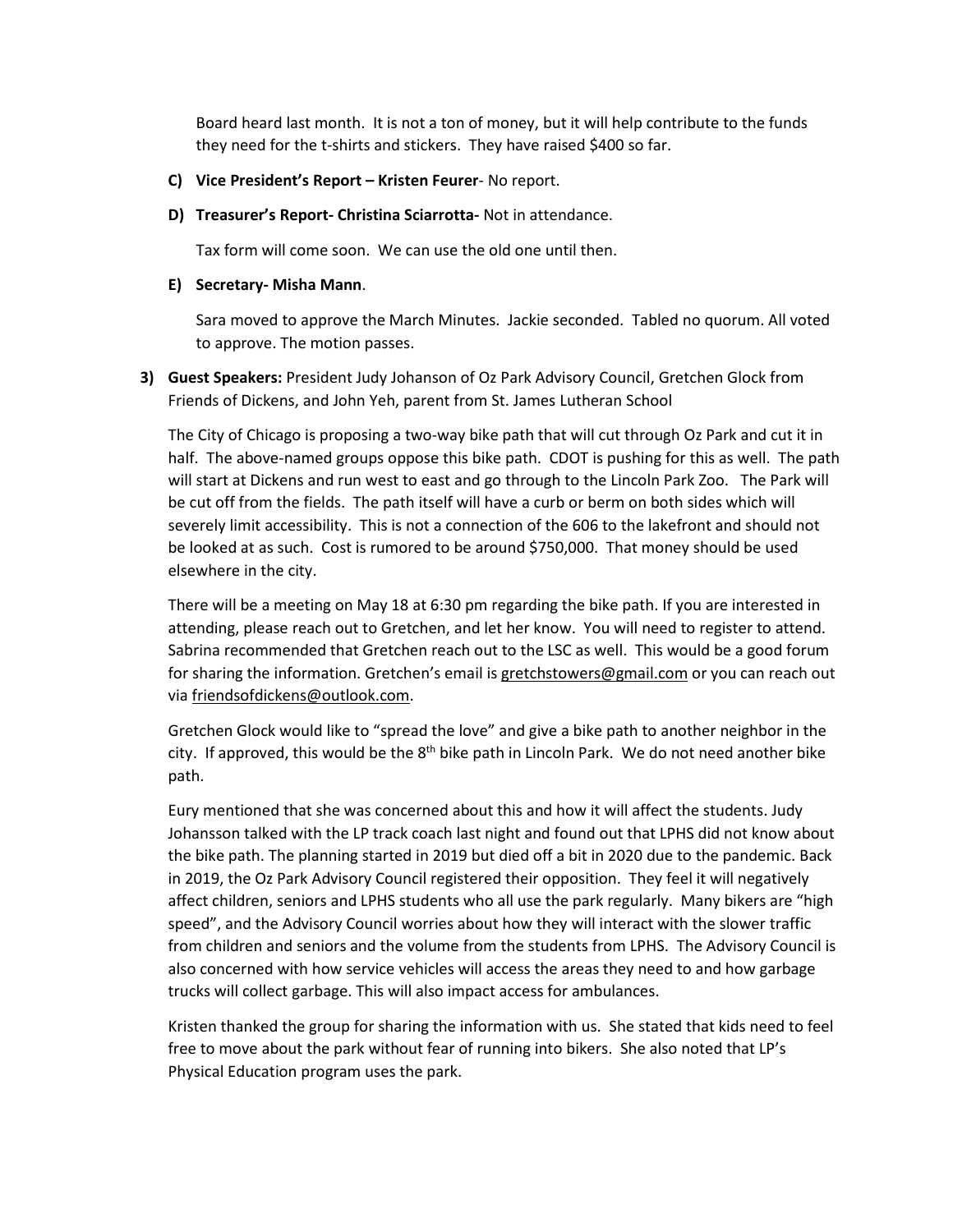Gretchen will send Sabrina the information and Sabrina will distribute to the group. Sabrina thanked Gretchen and the rest of our guests for coming.

## **4) Committee/Director Reports:**

## **A) Pledge Drive/Brick Campaign Committee Report- Eury Chrones**

The next step is to meet with Ricky in building engineering and then source out the landscaping work. The cost of landscaping is being covered by a generous donation from Emily Wong. The team is confirming all details and double checking everything. Once they do that, they will place the final order. Eury will send an update to share. It will then take 4 to 6 weeks to deliver the bricks. They anticipate installation in fall of 2021.

# **B) Teacher Appreciation Committee Report- Kristen Feurer and Sabrina Spitznagle**

Kristen stated that the next teacher appreciation event was last week. Sabrina and Kristen gave the teachers lotto tickets. Dr. Steinmiller told us that he won \$1! Debra Sitar helped with teacher appreciation by posting photos of the teachers when they were young on social media. It was a lot of fun to see the teachers when they were kids.

On Friday they will provide lunch to the teachers for an end of the year event. They have been working with Ms. Watson on this event.

When teachers came back, they did a "You are a lifesaver" theme and gave the teachers tumblers filled with lifesavers, advil, and snacks.

# **C) Spirit Wear Committee Report- Luisa Shortall**

Sold a couple hundred dollars' worth of stuff in April. Reached out to local elementary schools to connect with future LP students for spirit wear. She did get one customer from Bell Elementary. She is opened to doing more. She can give us all a blurb to send out to local elementary schools. She would also like to participate in the open house event. She will be stocking up for next year. She will also stock up for next year's Freshman swag bags (2021-2022) and any pop up or Farmer's Market events. Dr. Steinmiller stated that the Farmer's Market is every Saturday. Ms. Lopez would be able to assist with details. Since the event is in our parking lot, LPHS gets a free table. Luisa asked the group to pick a date and she will be there. Sabrina mentioned that they will do the exact same items in the swag bag as last year. Swag bags included a magnet, a sticker, a water bottle, and a bag. Kristen will add a card.

Julie mentioned posting information about spirit wear to all the groups on Facebook. Sara asked if registration will be in person? Dr. Steinmiller stated that it will not be in person.

There will be a Freshman/Sophomore Connection this summer. Swag bags need to be ready before that. Dr. Steinmiller will confirm the date. He estimates that we will have around 550 in our 2021-2022 Freshman class. We have 300 acceptance letters so far. It was confirmed that the Freshman Connection will be between July 17 and July 29.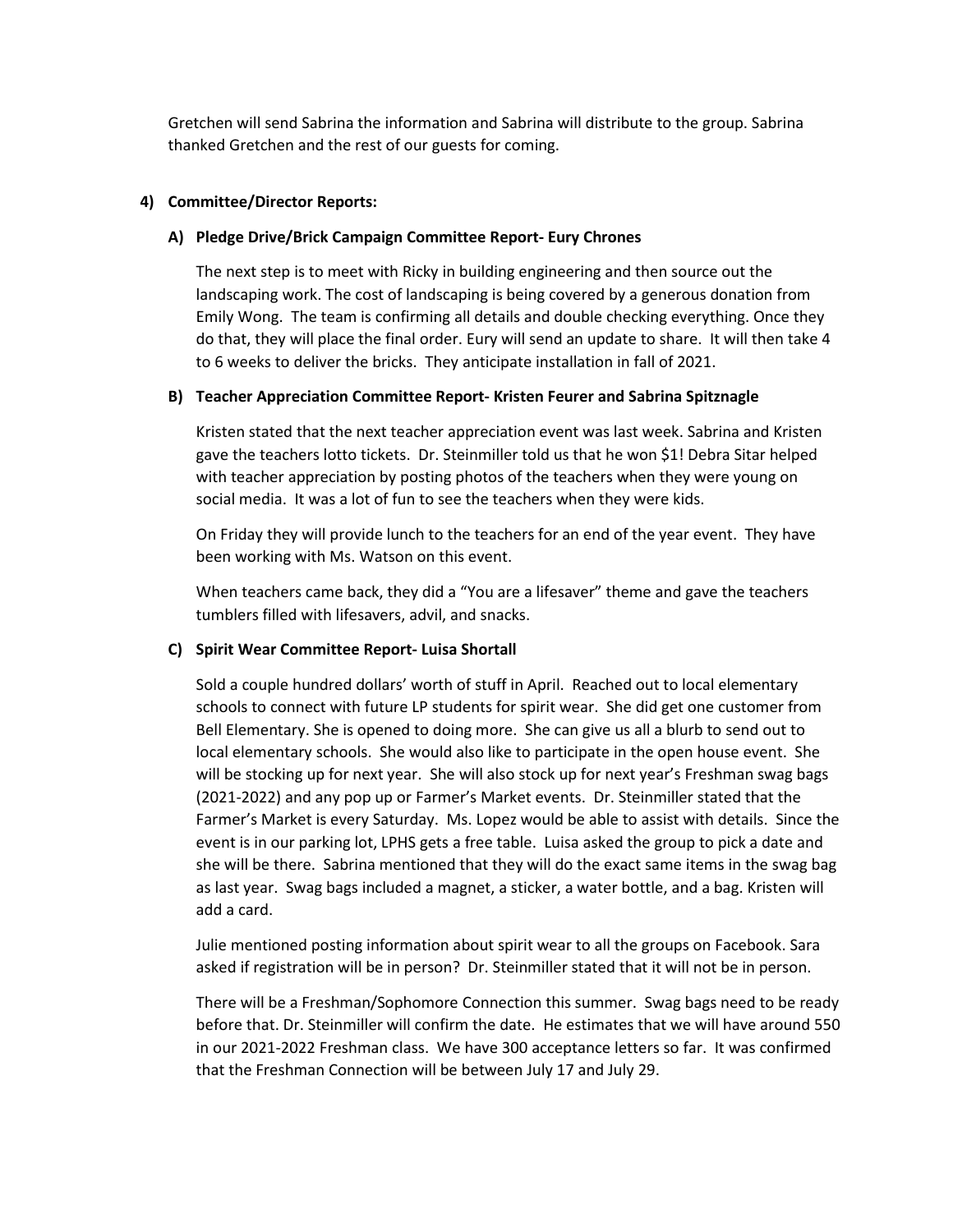Kristen mentioned that her daughter is coming. She got into Lane but wants to be a LION! Yay!

## **D) Social Media- Debra Sitar.**

No updates currently.

## **E) Marketing & Communications Report- Sara Shacter**

Sara stated that things are going well with the business directory with 18 businesses listing and that she is sending out lots of communications. Jennifer and Rebecca have been helping a lot. Jennifer is creating emails and posting for social media. Rebecca wrote a nice blurb for marketing. Christy is developing a logo stating "I support LPHS" for social media. They will open up sign up again for 2021-2022 in June. Cost for each business is \$25 and they have collected \$450 so far.

# **F) Open House Committee Report -Jackie Herigodt and Sara Shacter**

Jackie mentioned that the Open house committee was forming for next year's event. Judy and Jackie met to discuss planning. Black Oaks was used last year. There will be a video in addition to an in-person event since it was so successful last year, and it allows the open house to be "attended" at other times. They did discuss getting more footage with a drone. Volunteers for next year's Open House included: Venecia, Jennifer Nelkin and Christy Levy.

Ms. McCormack helped previously. Sabrina stated that they need to engage a couple teachers before the school year ends so they know how to reach the teachers. Thy will need help this summer. After June teachers are hard to reach and by September it is almost too late, and teachers are focused on school year/curriculum. Mr. Stucky is the AP they are working with on this event. He is going to set up a meeting in the next couple weeks to discuss the Open house.

What will live Open House look like? They will always have an online (access at any time option). We need to have a Q & A, mock teaching sessions etc.

Budget: no solid budget yet. They will look back at what was spent in 2019 for a better comparison to what they should be spending. 2020 was an atypical year. Some money came from LP, and some came from FOLPHS. Christina might have a record. Sara noted that we have 6 parents that want to help, but they need direction.

# **G) Fall Social/Spring Gala Committee Report- Suzanne Rovner**

No report currently.

# **H) Wish List Committee- Misha Mann & Sabrina Spitznagle**

\$3,000 raised so far. There are several items that are already fully funded included caps and gowns (50) for 2021 graduation. Art tools are fully funded as are the copiers for the social studies department. Incentive emails will be coming out next including marquee space, a painting donated by Sandy Gerding and college planning sessions.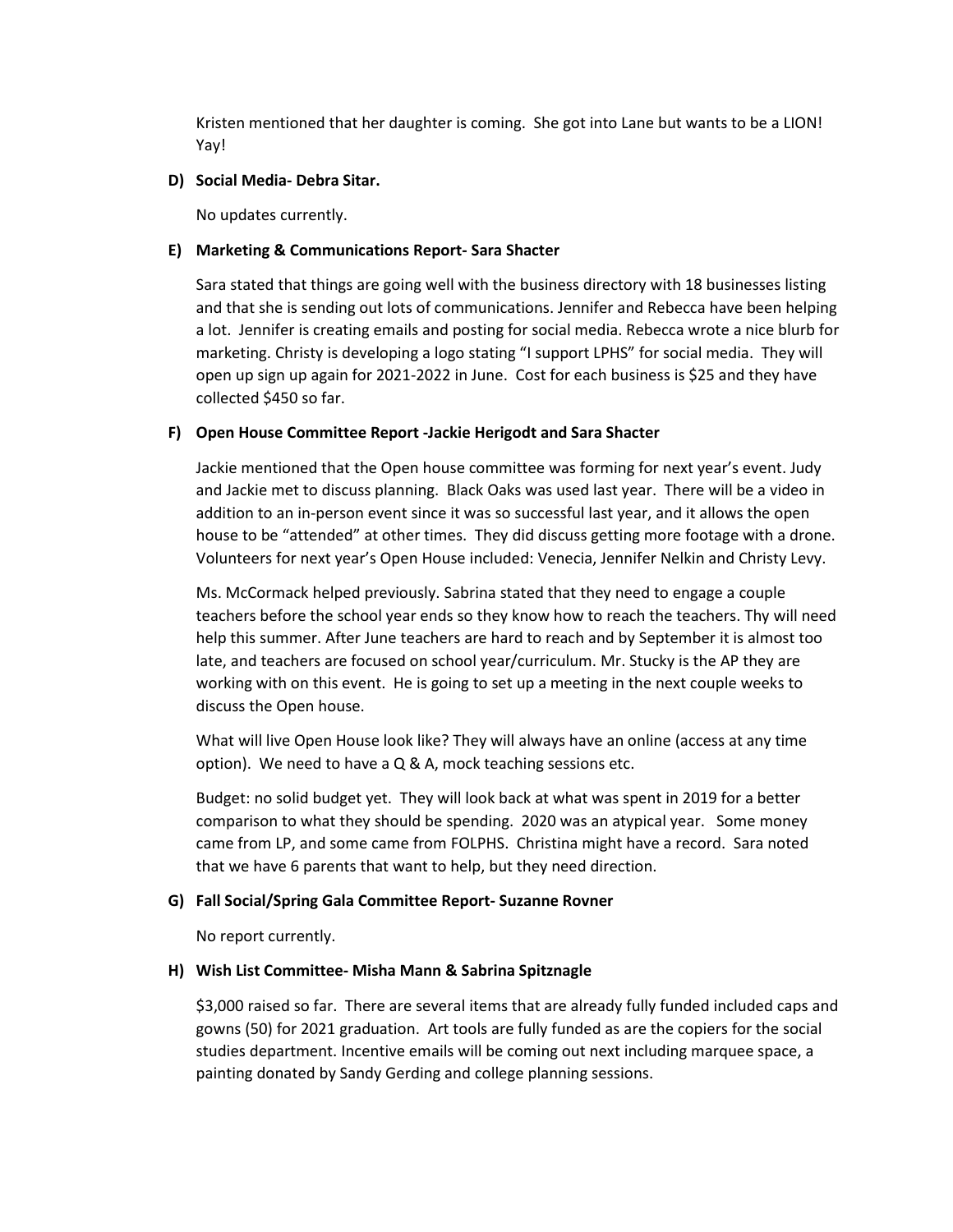Many people were surprised by our Capital needs such as infrastructure items like the bathrooms. Rebecca Eden mentioned grant writing and has volunteered to help FOLPHS with some grants. A couple committee members mentioned Donors Choose which helps raise funds for school requests. Rebecca thinks that the best time to appeal to these requests is at Christmas when many people and organizations are looking to make donations. Jodi mentioned that Whole Foods has a grant we can apply for at LP.

Someone discussed One School/One Community. Alderman Smith helped secure a donation of \$20 million which LP used for tuckpointing and a new roof. After we spent those funds, CPS gave schools billions of dollars to fix infrastructure items. The timing was off. If we had waited, we could have used the One School/One Community money for other items, but we really could not have waited to fix the roof back then. Stage Right is working on a fundraiser for the auditorium.

The group discussed the success of reaching out to parents via Facebook and how much success fundraisers had when Coaches reached out. There was a baseball fundraiser that was very successful because the Coach made the appeal directly to the parents. Lezcano could make a personal appeal for items related to sports/sports facilities.

#### **I) Diversity, Equity, and Inclusion Committee- Venecia Sanchez and Julie Molina**

#### The committee has an email address: [FOLPHSDEI@gmail.com](mailto:FOLPHSDEI@gmail.com)

Julie reported that they have had three committee meetings. Christy Levy is the secretary. Their meetings are every first Thursday of the month from 8 to 9 pm. DEI will host a meeting featuring speaker Future Cain on Wednesday, May 19 from 6:30 to 8 pm. The event will focus on social inequities and social justice and how to talk to your teen about these issues. Sabrina stated that information about the event will go out via Constant Contact on May 12. They will also send it to Ms. Martello and Dr. Steinmiller. Sara is getting this, and other documents translated into Spanish with Julie's help. Sara thanked Julie.

# **J) Community Fundraising- Jodi Torzewski.**

Next event is May 25 at Chipotle from 4 to 8 pm. The only location participating is the one near the school. Chipotle donates 20%. After that, our next event is June 8 at Lou Malnati's. There will be three participating locations including Lincoln Park, Lincoln Square, and the West Loop. The event will be posted on the Facebook events page. Jodi thanked Debra and Sara for all the posting and good communications on the events. Sara thanked Julie again for translating the events into Spanish.

#### **K) International Baccalaureate Liaison- Memory Jacobs** Not in attendance. Ms. Tookey spoke.

There will not be IB exams this year. They will be doing an internal assessment. They will review what has been done and what could have been done differently. They will analyze unique work and research. During the 2021-2022 school year, they will go back to normal IB exams.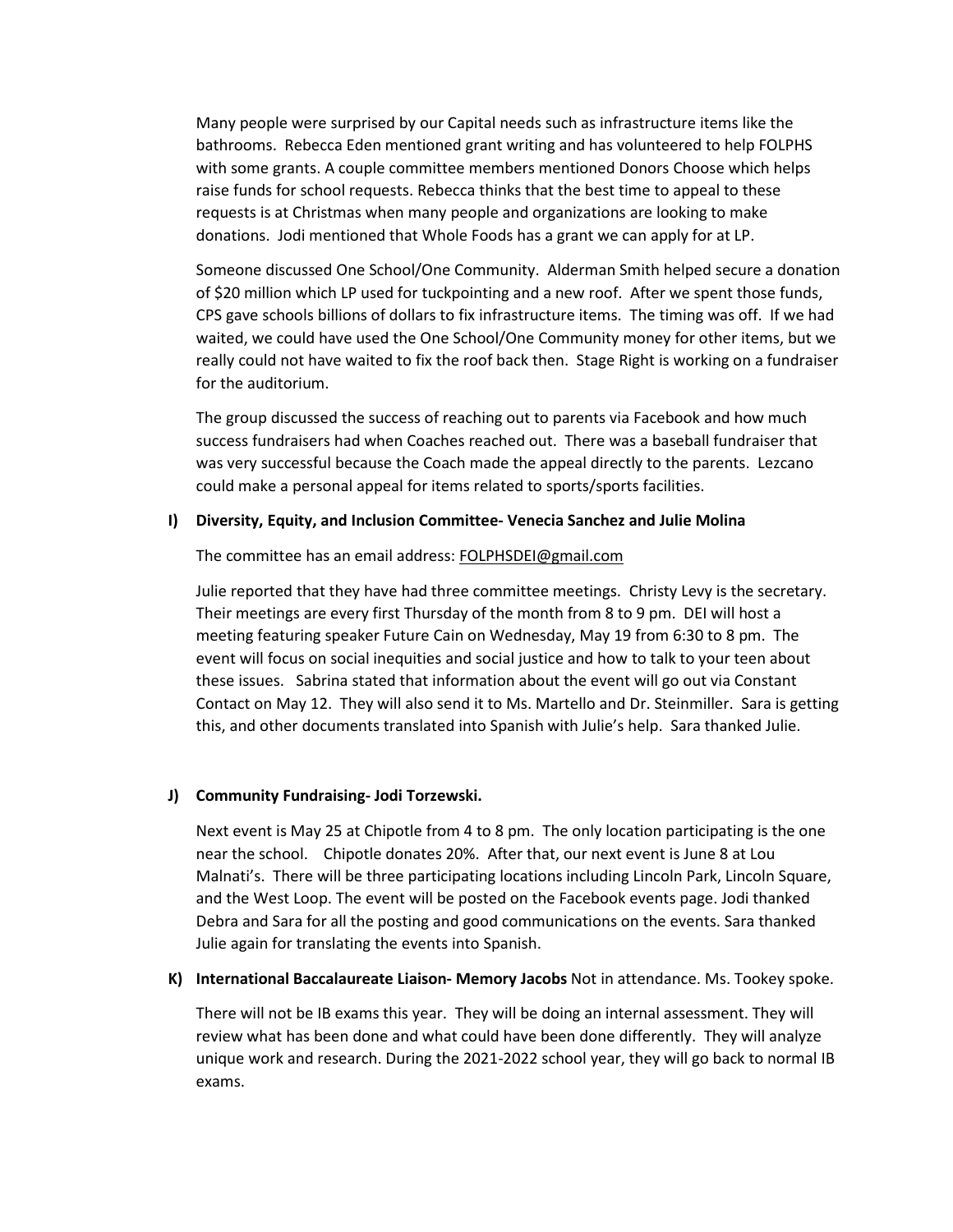AP Exams: there are 3 sessions which go into June. These exams will equal extra credit. Some exams are in-person, and some are online. Credit is issued for scores of 3 of 5 and above. LP does not give the actual credits. Colleges give the credits individually when students attend.

CPS: letters of acceptance have been received for LP and have been received for all programs. Dr. Steinmiller ran a panel online featuring students. May 14 is the deadline for acceptance. Interest and acceptance levels are good.

**L) LSC Liaison- Memory Jacobs** Not in attendance.

# **5) Old Business:**

Julie Molina mentioned that the pool gave out on May 7, and they were looking for other pools that the water polo team could use for practice and games. Dr. Steinmiller helped negotiate use of the Roosevelt High School pool. Julie thanked Dr. Steinmiller. The pool is 100 years old, and they might need funds to repair and maintain the pool a bit more robustly. Rebecca Eden mentioned that they might be able to apply for a grant.

Luisa asked about future graduations and where they will be held. She stated that Soldier Field sets a precedence for all future ceremonies. Michele Berman was hoping for Sox Field next year.

## **6) New Business**:

There was discussion on how we can welcome incoming freshmen and new students now that will be joining the LPHS family in the 2021-2022 school year.

Jackie also mentioned that the LPHS Poms team did a routine to bring awareness to her organization Imerman Angels. It was a great routine. The video will be seen in 105 countries because of the Imerman Angels reach. Michele Berman thanked Jackie for posting it.

Jackie has suggested that the FOLPHS board and committee have a picnic. The event would be for all of us including our families. Everyone liked the idea. Kristen volunteered to help put the event together. Sabrina assured Dr. Steinmiller that he could come as well.

Board positions for 2021-2022 remain filled.

Next meeting will be held Tuesday, June 8 at 6:30 pm. There will not be a meeting in July or August.

# **7) Adjourn- 8:13 pm**

#### **ATTENDANCE**

| <b>FOLPHS Board and Committee Members 2020-</b><br>2021 |         |            |                        |
|---------------------------------------------------------|---------|------------|------------------------|
| <b>Board Members (Voting Members)</b>                   |         |            |                        |
| President and Teacher Appreciation Co-Chair             | Sabrina | Spitznagle | spitznagle98@gmail.com |